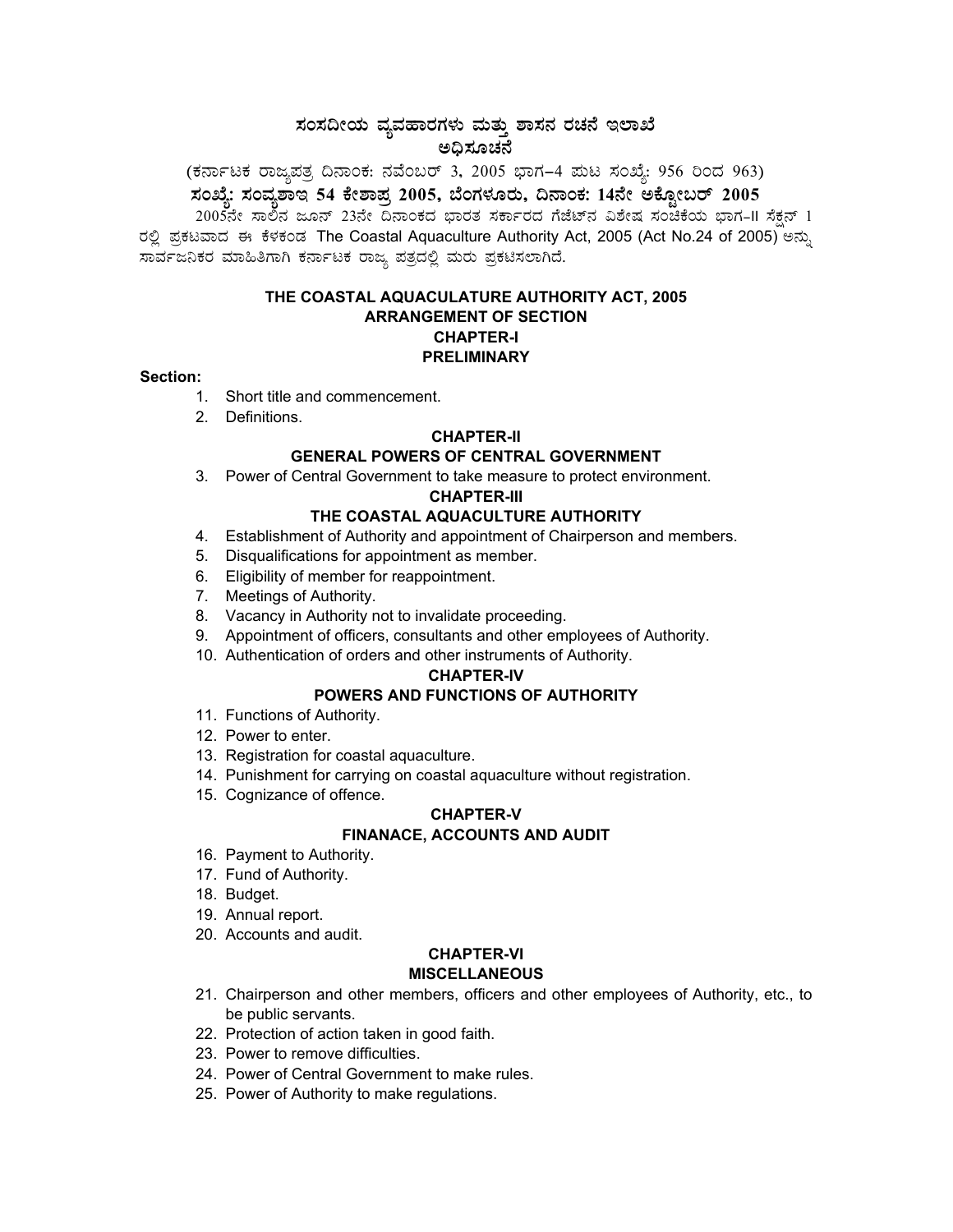- 26. Rules and regulations to be laid before Parliament.
- 27. Validation.

# **THE COASTAL AQUACULATURE AUTHORITY ACT, 2005 AN**

# **ACT**

to provide for the establishment of a Coastal Aquaculture Authority for regulating the activities connected with coastal aquaculture in the coastal areas and for matters connected therewith or incidental thereto.

Be it enacted by Parliament in the Fifty-sixth Year of the Republic of India as follows:-

# **CHAPTER-I**

#### **PRELIMINARY**

**1. Short title and commencement.-** (1) This Act may be called the Coastal Aquaculture Authority Act, 2005.

(2) Provisions of section 27 shall come into force at once and the remaining provisions of this Act shall come into force on such date as the Central Government may, by notification in the Official Gazette, appoint.

 **2. Definitions.-** (1) In this Act, unless the context otherwise requires,-

- (a) "Authority" means the Coastal Aquaculture Authority established under subsection (1) of section 4;
- (b) "Chairperson" means the Chairperson of the Authority;
- (c) "coastal aquaculture" means culturing, under controlled conditions in ponds, pens, enclosures or otherwise, in coastal areas, of shrimp, prawn, fish or any other aquatic life in saline or brackish water; but does not include fresh water aquaculture;
- (d) "coastal area" means the area declared as the Coastal Regulation Zone, for the time being, in the notification of the Government of India in the Ministry of Environment and Forests (Department of Environment, Forests and Wildlife) No. S.O. 114(E), dated the 19th February, 1991 and includes such other area as the Central Government may, by notification in the Official Gazette, specify;
- (e) "member" means the member of the Authority appointed under sub-section (3) of section 4 and includes the Chairperson and the member-secretary;
- (f) "prescribed" means prescribed by rules made under this Act;
- (g) "regulations" means the regulations made by the Authority under this Act.

(2) Words and expressions used herein and not defined but defined in the Environment (Protection) Act, 1986 (29 of 1986) shall have the meanings respectively assigned to them in that Act.

#### **CHAPTER-II**

# **GENERAL POWERS OF CENTRAL GOVERNMENT**

# **3. Power of Central Government to take measure to protect environment.-** The

Central Government shall take all such measures as it deems necessary or expedient for regulation of coastal aquaculture by prescribing guidelines, to ensure that coastal aquaculture does not cause any detirement to the coastal environment and the concept of responsible coastal aquaculture contained in such guidelines shall be followed in regulating the coastal aquaculture activities to protect the livelihood of various sections of the people living in the coastal areas.

#### **CHAPTER-III**

# **THE COASTAL AQUACULTURE AUTHORITY**

**4. Establishment of Authority and appointment of Chairperson and members.-** (1)

With effect from such date as the Central Government may, by notification in the Official Gazette,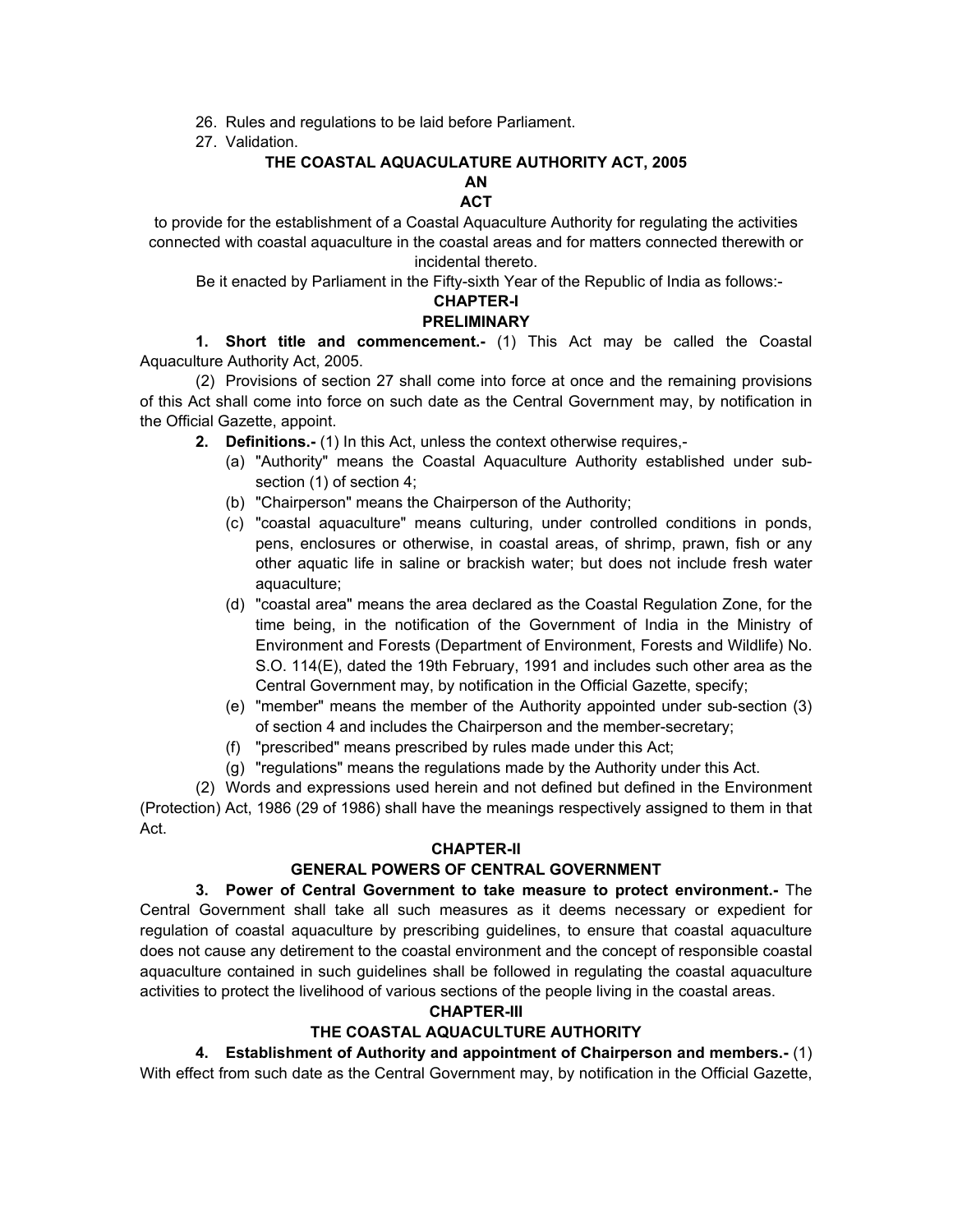appoint in this behalf, there shall be established for the purposers of this Act an Authority to be called the Coastal Aquaculture Authority.

(2) The head office of the Authority shall be such place as the Central Government may decide.

(3) The Authority shall consist of the following members who shall be appointed by the Central Government, namely:-

- (a) the Chairperson who is, or has been, a Judge of a High Court;
- (b) one member who is an expert in the field of coastal aquaculture;
- (c) one member who is an expert in the field of coastal ecology nominated by the Department of Ocean Development of the Central Government;
- (d) one member who is an expert in the field of environment protection or pollution control nominated by the Ministry of Environment and Forests of the Central Government;
- (e) one member to represent the Ministry of Agriculture of the Central Government;
- (f) one member to represent the Ministry of Commerce of the Central Government;
- (g) four members to represent the coastal States on rotation basis;
- (h) one member-secretary.
- (4) The term of office of the Chairperson and every other member shall be three yeras.

(5) The salaries and allowances payable to, and the other terms and conditions of service of, the members shall be such as may be prescribed.

**5. Disqualifications for appointment as member.-** A person shall be disqualified for being appointed as a member if he-

(a) has been convicted and sentenced to imprisonment for an offence which, in the opinion of the Central Government, involves moral turpitude; or

- (b) is an undischarged insolvent; or
- (c) is of unsound mind and stands so declared by a competent court; or

(d) has been removed or dismissed from the service of the Government or a Corporation owned or controlled by the Government; or

(e) has, in the opinion of the Central Government, such financial or other interest in the Authority as is likely to affect prejudicially the discharge by him of his functions as a member.

**6. Eligibility of member for reappointment.-** Subject to sub-section (5) of section 4, any person ceasing to be a member shall be eligible for reappointment as such member for not more than two consecutive terms.

**7. Meetings of Authority.-** (1) The Authority shall meet at such times and places and shall observe such rules of procedure in regard to the transaction of business at its meetings (including the quorum thereat) as may be specified by regulations.

(2) If for any reason the Chairperson is unable to attend any meeting of the Authority any other member chosen by the members present at the meeting shall preside at the meeting.

(3) All questions which come up before any meeting of the Authority shall be decided by a majority of votes of the members present and voting and in the event of an equality of votes, the Chairperson or in his absence the person presiding, shall have and exercise a second or casting vote.

**8. Vacancy in Authority not to invalidate proceeding.-** No act or proceeding of the Authority shall be invalidated merely by reason of-

(a) any vacancy in, or any defect in the constituion of, the Authority; or

(b) any defect in the appointment of a person acting as a member of the Authority; or

(c) any irregularity in the procedure adopted by the Authority not affecting the merits of the case.

**9. Appointment of officers, consultants and other employees of Authority.-** (1) For the purposes of discharging its functions, the Authority shall appoint such number of officers and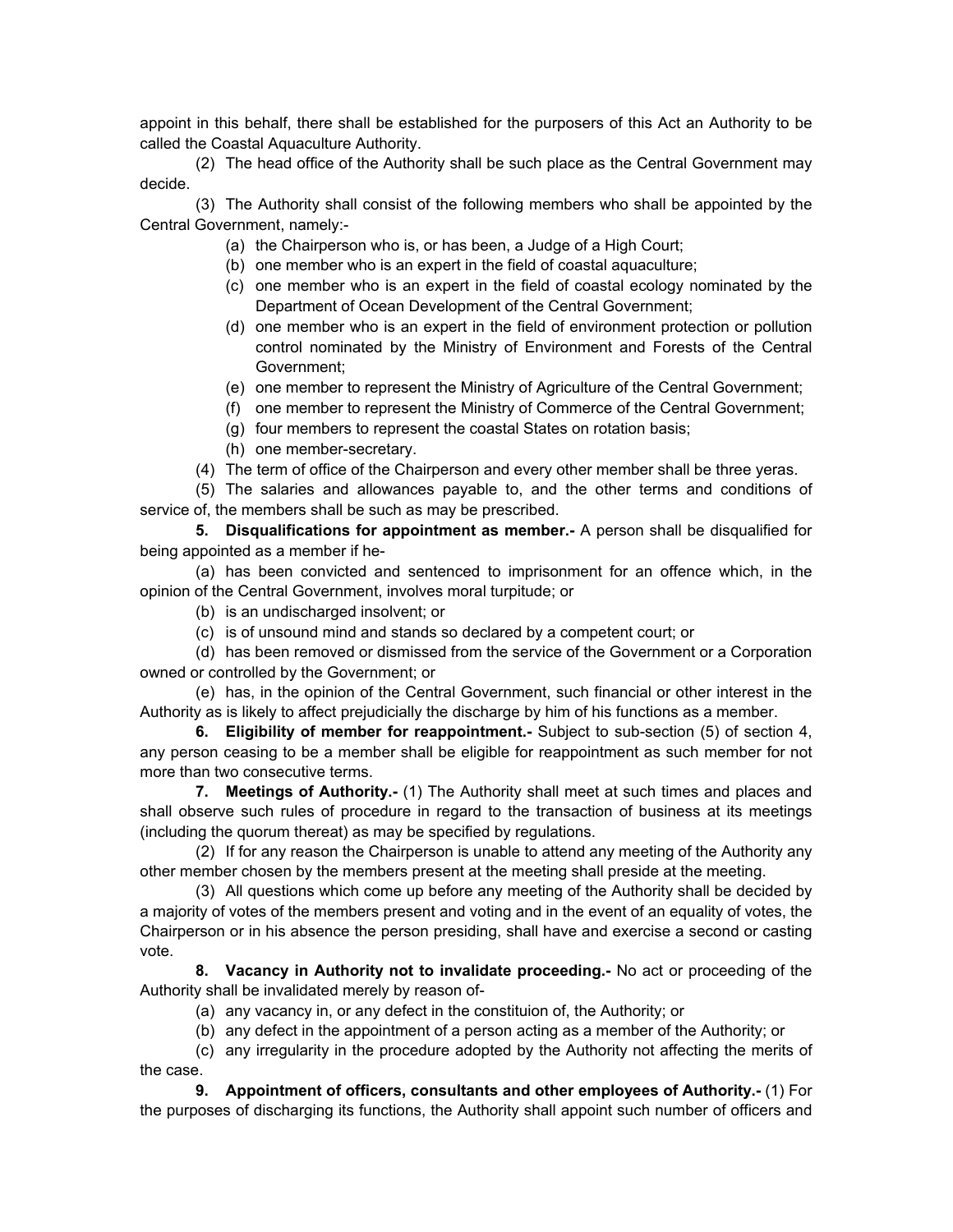other employees as it may consider necessary on such terms and conditions as may be specified by the regulations.

(2) The Authority may appoint, from time to time, any person as adviser or consultant as it may consider necessary on such terms and conditions as may be specified by the regulations.

**10. Authentication of orders and other instruments of Authority.-** All orders, decisions and other instruments of the Authority shall be authenticated under the signature of the Chairperson or any other member or any officer of the Authority authorised by the Chairperson in this behalf.

#### **CHAPTER-IV**

#### **POWERS AND FUNCTIONS OF AUTHORITY**

**11. Functions of Authority.-** (1) Subject to any guidelines issued by the Central Government under section 3, the Authority shall exercise the following powers and perform the following functions, namely:-

- (a) to make regulations for the construction and operation of aquaculture farms within the coastal areas;
- (b) to inspect coastal aquaculture farms with a view to ascertaining their environmental impact caused by costal aquaculture;
- (c) to register costal aquaculture farms;
- (d) to order removal or demolition of any coastal aquaculture farms which is causing pollution after hearing the occupier of the farm; and
- (e) to perform such other functions as may be prescribed.

(2) Where the Authority orders removal or demolition of any coastal aquaculture farm under clause (d) of sub-section (1), the workers of the said farm shall be paid such compensation as may be settled between the workers and the management through an authority consisting of one person only to be appointed by the Authority and such authority may exercise such powers of a District Magistrate for such purpose, as may be prescribed.

**12. Power to enter.-** Subject to any rule made in this behalf, any person generally or specially authorised by the Authority in this behalf, may, wherever it is necessary to do so for any purposes of this Act, at all reasonable times, enter on any coastal aquaculture land, pond, pen or enclosure and-

- (a) make any inspection, survey, measurement, valuation or inquiry;
- (b) remove or demolish any structure therein; and
- (c) do such other acts or things as may be prescribed:

Provided that no such person shall enter on any coastal aquaculture land, pond, pen or enclosure without giving the occupier of such aquaculture land, pond, pen or enclosure at least twenty-four hours' notice in writing of his intention to do so.

**13. Registration for coastal aquaculture.-** (1) Save as otherwise provided in this section, no person shall carry on, or cause to be carried on, coastal aquaculture in coastal area or traditional coastal aquaculture in the traditional coastal aquaculture farm which lies within the Coastal Regulation Zone referred to in sub-section (9) and is not used for coastal aquaculture purposes on the appointed day unless he has registered his farm with the Authority under subsection (5) or in pursuance of sub-section (9), as the case may be.

(2) Notwithstanding anything contained in sub-section (1), a person engaged in coastal aquaculture, immediately before the appointed day, may continue to cary on such activity without such registration for a period of three months from that day and if he makes an application for such registration under sub-section (4) within the said period of three months, till the communication to him of the disposing of such application by the Authority.

- (3) The registration made under sub-section (5) or in pursuance of sub-section (9)-
	- (a) shall be valid for a period of five years;
	- (b) may be renewed from time to time for a like period; and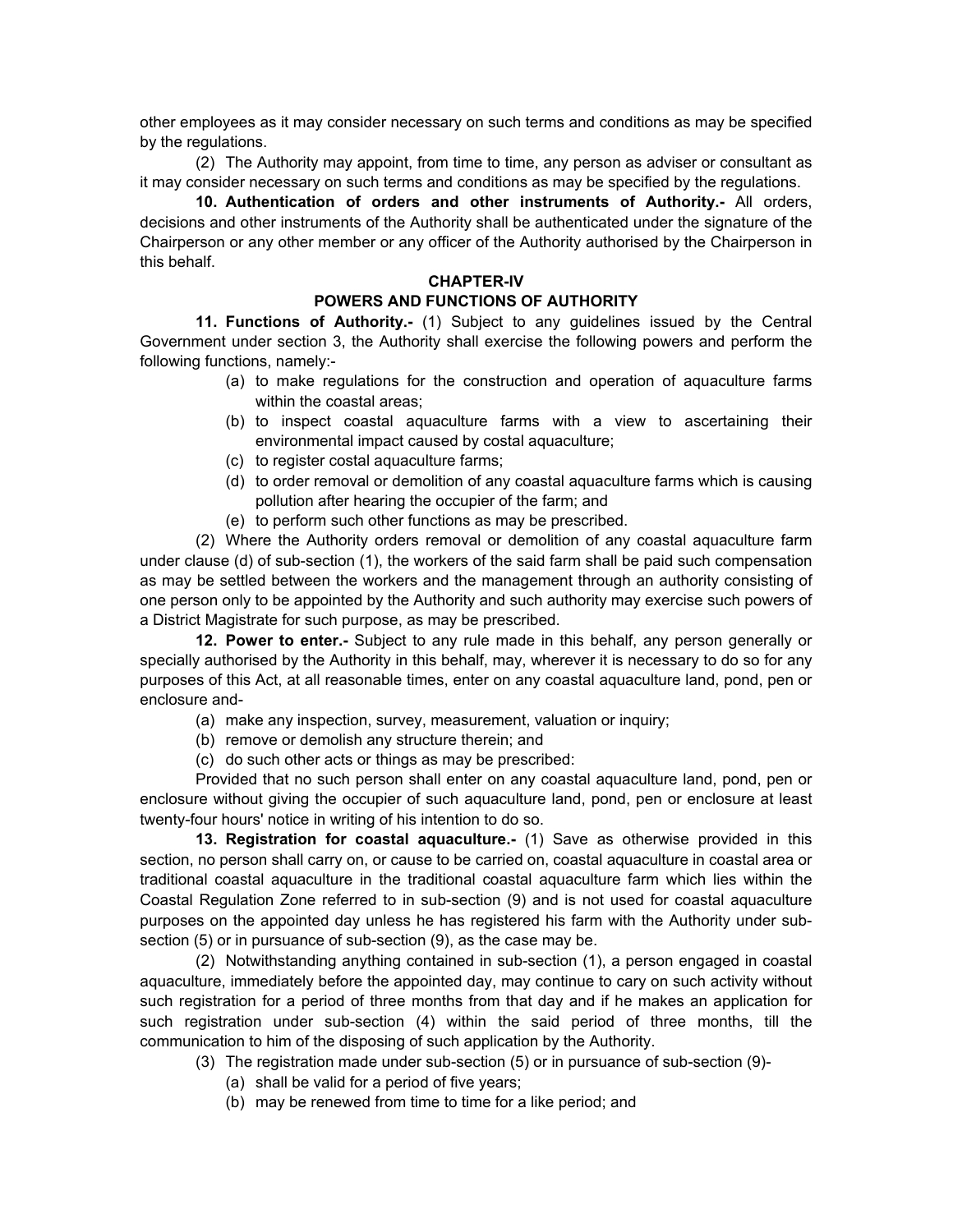(c) shall be in such form and shall be subject to such conditions as may be specified by the regulations.

(4) A person who intends to carry on coastal aquaculture shall make an application for registration of his farm before the Authority in such form accompanied with such fees as may be prescribed for the purpose of registration under sub-section (5).

(5) On receipt of an application for registration of a farm under sub-section (4), the Authority shall consider the application in the prescribed manner and after considering the application either register the farm or reject the application:

Provided that the Authority shall not reject the application without recording the reason for such rejection.

(6) The Authority shall, after registering a farm under sub-section (5), issue a certificate of registration in the prescribed form to the person who has made the application for such registration.

(7) In the case of a farm comprising more than two hectares of water spread area, no application for registration to commence any activity connected with coastal aquaculture shall be considered under sub-section (5) unless the Authority, after making such inquiry as it thinks fit, is satisfied that registration of such farm shall not be detrimental to the coastal environment.

(8) Notwithstanding anything contained in this section,-

- (a) no coastal aquaculture shall be carried on within two hundred metres from High Tide Lines; and
- (b) no coastal aquaculture shall be carried on in creeks, rivers and backwaters within the Coastal Regulation Zone declared for the time being under the Environment (Protection) Act, 1986 (29 of 1986):

Provided that nothing in this sub-section shall apply in the case of a coastal aquaculture farm which is in existence on the appointed day and to the non-commercial and experimental coastal aquaculture farms operated or proposed to be operated by any research institute of the Government or funded by the Government:

Provided further that the Authority may, for the purposes of providing exemption under the first proviso, review from time to time the existence and activities of the coastal aquaculture farms and the provisions of this section shall apply on coastal aquaculture farms in view of such review.

**Explanation.-** For the purposes of this sub-section, "High Tide Line" means the line on the land up to which the highest water line reaches during the spring tide.

(9) Notwithstanding anything contained in this section, any traditional coastal aquaculture farm which lies within the Coastal Regulation Zone declared by the notification of the Government of India in the Ministry of Environment and Forest (Department of Environment, Forests and Wildlife) No.S.O.114(E), dated the 19th February, 1991 and is not used for coastal aquaculture purposes on the appointed day shall be registrated under sub-section (5) by producing before the Authority, by the person who is the owner of such farm, the documentary proof of such ownership failing which such farm shall not be registered under sub-section (5) and if such person after such registration does not utilise such farm, within one year, for coastal aquaculture purposes, the registration shall be cancelled by the Authority.

(10) A person, who intends to renew the registration of a farm made under sub-section (5) or in pursuance of sub-section (9), may make an application within two months before the expiry of such registration to the Authority in the prescribed form accompanied with the prescribed fees and the Authority shall,after receiving such application, renew the registration and for such purpose make an entry with its seal on the registration certificate relating to such form issued under sub-section (6).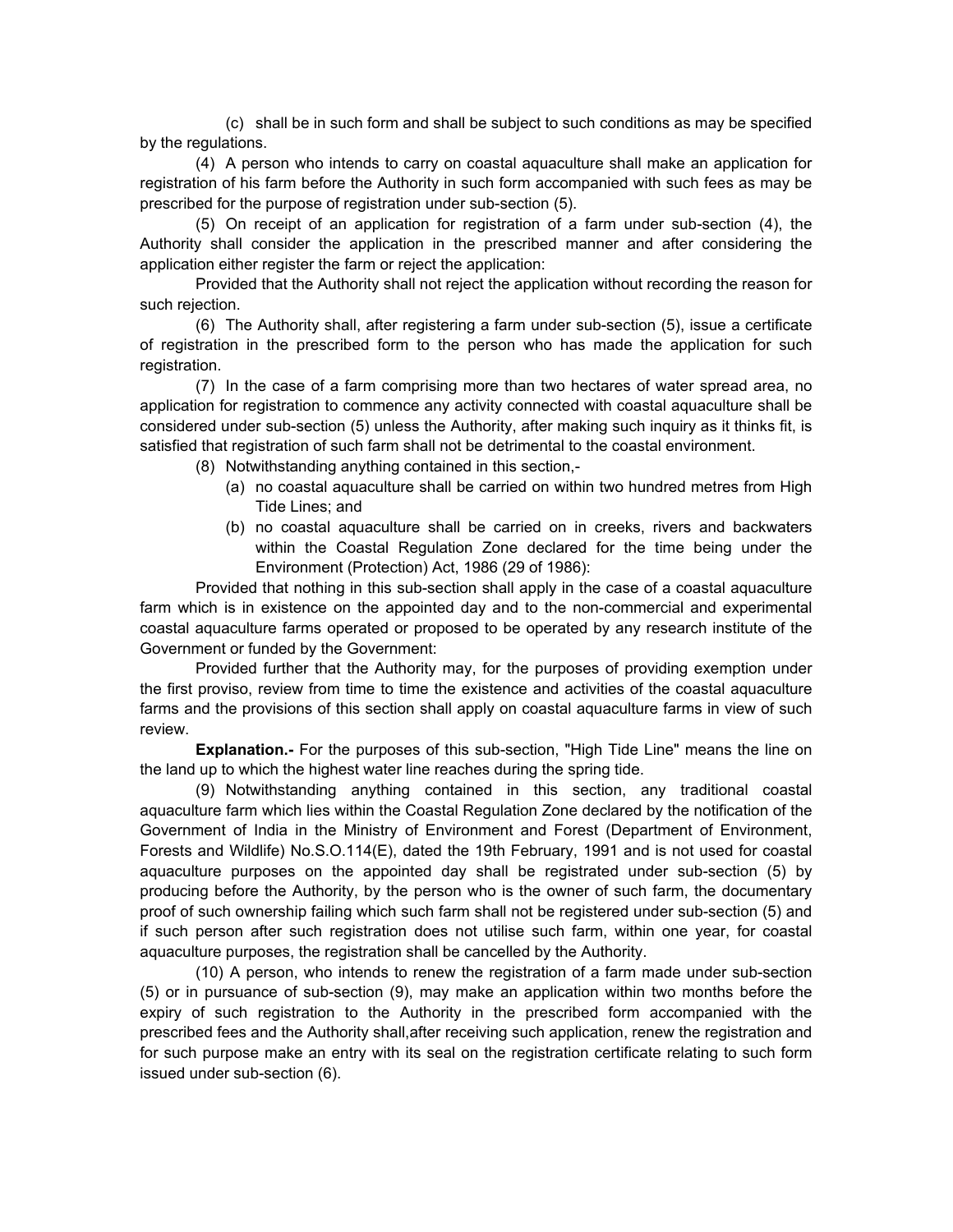(11) The Authority may refuse to renew the registration of a farm under sub-section (10) if the Authority is satisfied that the person to whom such registration is made has failed to utilise such farm for coastal aquaculture purposes or without any reasonable cause has violated any provision of this Act or the rules or regulations made there under or any direction or order made by the Authority in pursuance of section 11:

Provided that such refusal to renew the registration shall not be made without providing such person an opportunity of being heard.

**Explanation 1.-** For the purposes of this section, "appointed day" means the date of establishment of the Authority.

**Explanation 2.-** For the removal of doubts, it is hereby declared that the experssion "to renew the registration" used in sub-sections (10) and (11) shall be construed to include further renewal of the registration.

**14. Punishment for carrying on coastal aquaculture without registration.-** If any person carries on coastal aquaculture or traditional coastal aquaculture or causes the coastal aquaculture or traditional coastal aquaculture to be carried on in contravention of sub-section (1) of section 13, he shall be punishable with imprisonment for a term which may extend to three years or with fine which may extend to one lakh rupees, or with both.

**15. Cognizance of offence.-** No court shall take cognizance of an offence under section 14 without a written complaint filed by an officer of the Authority authorised in this behalf by it.

#### **CHAPTER-V**

#### **FINANACE, ACCOUNTS AND AUDIT**

**16. Payment to Authority.-** The Central Government may, after due appropriation made by Parliament, by law, in this behalf, pay to the Authority in each financial year such sums as may be considered necessary for the performance of functions of the Authority under this Act.

**17. Fund of Authority.-** (1) The Authority shall have its own fund and all sums which may, from ttime to time, be paid to it by the Central Government and all the receipts of the Authority (including any sum which any State Government or any other authority or person may hand over to the Authority) shall be credited to the fund and all payments by the Authority shall be made therefrom.

(2) All moneys belonging to the fund shall be deposited in such banks or invested in such manner as may, subject to the approval of the Central Government, be decided by the Authority.

(3) The Authority may spend such sums as it thinks fit for performing its functions under this Act, and such sums shall be treated as expenditure payable out of the fund of the Authority.

 **18. Budget.-** The Authority shall prepare, in such form and at such time each year as may be prescribed, a budget, in respect of the financial year next ensuing, showing the estimated receipts and expenditure and copies thereof shall be forwarded to the Central Government.

 **19. Annual report.-** The Authority shall prepare once in every calendar year, in such form and at such time as may be prescribed an annual report giving a true and full account of its activities during the previous year and copies thereof shall be forwarded to the Central Government and that Government shall cause the same to be laid before both House of Parliament.

**20. Accounts and audit.-** (1) The Authority shall cause to be maintained such books of account and other books in relation to its accounts in such form and in such manner as may, in consultation with the Comptroller and Auditor-General of India, be prescribed.

(2) The Authority shall, as soon as may be, after closing its annual accounts, prepare a statement of accounts in such form, and forward the same to the Comptroller and Auditor-General of India by such date, as the Central Government may, in consultation with the Comptroller and Auditor-General of India, determine.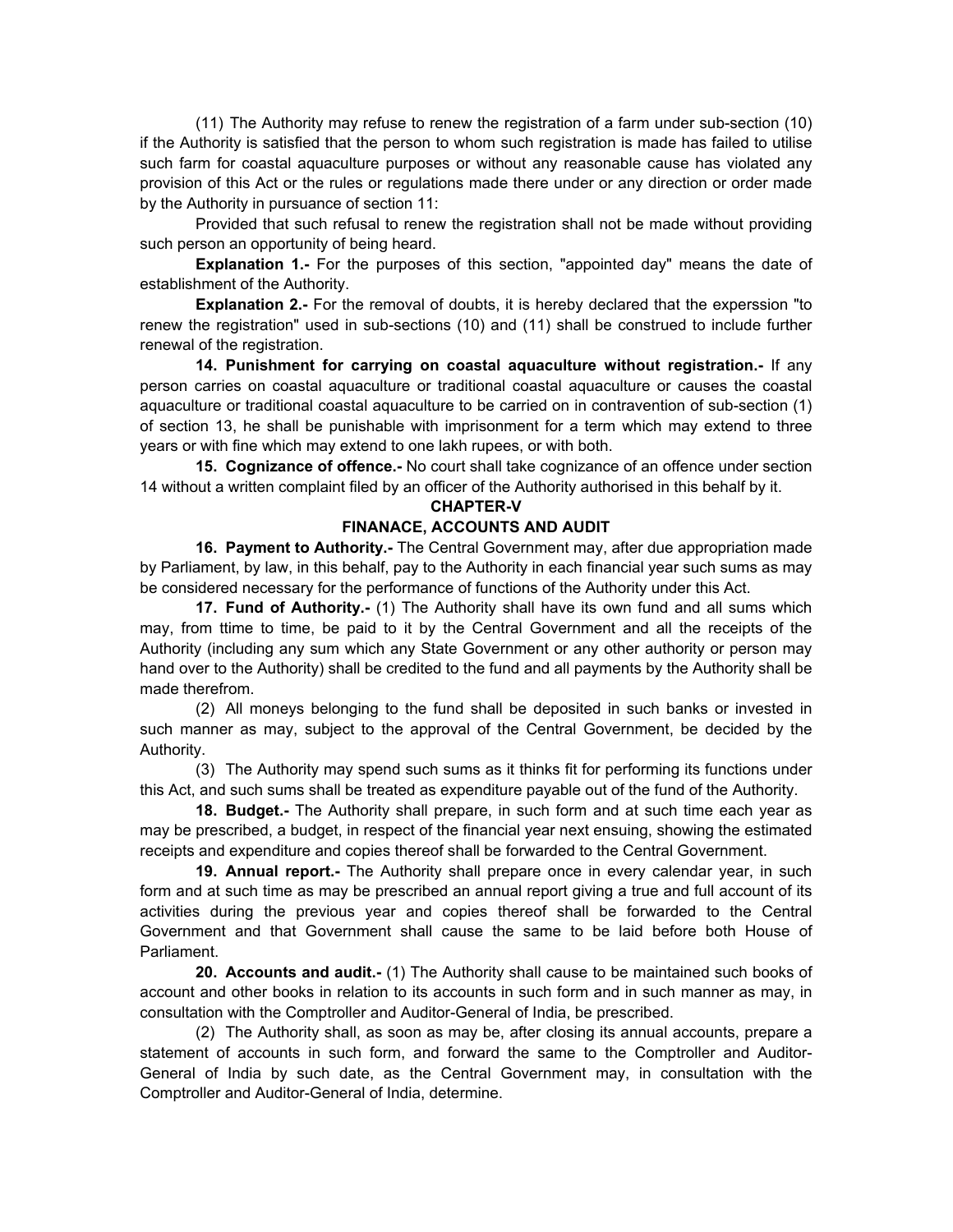(3) The accounts of the Authority shall be audited by the Comptroller and Auditor-General of India at such times and in such manner as he thinks fit.

(4) The accounts of the Authority as certified by the Comptroller and Auditor-General of India or any other person appointed by him in this behalf together with the audit report threon shall be forwarded annually to the Central Government and that Government shall cause the same to be laid before both Houses of Parliament.

#### **CHAPTER-VI MISCELLANEOUS**

**21. Chairperson and other members, officers and other employees of Authority, etc., to be public servants.-** The Chairperson and other members and the officers and other employees of the Authority and the authority appointed by the Authority shall be deemed to be public servants within the meaning of section 21 of the India Penal Code (45 of 1860).

**22. Protection of action taken in good faith.-** No suit, prosecution or other legal proceeding shall lie against the Central Government or the Authority or the Chairperson and other members of the Authority or the authority appointed by the Authority or any person authorised by the Authority or any officer authorised by the Chairperson for anything which is in good faith done or intended to be dome in pursuance of this act or any rule or regulation or order made thereunder.

**23. Power to remove difficulties.-** (1) If any difficulty arises in giving effect to the provisions of this Act, the Central Government may, by order published in the Official Gazette, make such provisions, not inconsistent with the provisions of this Act, as appear to it to necessary or expedient for removing the difficulty:

Provided that no such order shall be made after the expiry of the period of two years from the date of the commencement of this Act.

(2) Every order made under this section shall, as soon as may be after it is made, be laid before each House of Parliament.

**24. Power of Central Government to make rules.-** (1) The Central Government may, by notification in the Official Gazette, make rules to carry out the provisions of this act.

(2) In particular, and without prejudice to the generality of the foregoing powers, such rules may provide for all or any of the following matters, namely:-

- (a) the guidelines under section 3;
- (b) the salaries and allowances payable to, and the other terms and conditions of service of, the members under sub-section (5) of section 4;
- (c) the other functions of the Authority under clause (e) of sub-section (1) of section 11;
- (d) the powers of a District Magistrate to be exercised by the authority under subsection (2) of section 11;
- (e) the rules subject to which any person referred to in section 12 may enter upon any coastal aquaculture land, pond, pen or enclosure under that section;
- (f) the other acts or things under clause (c) of section 12;
- (g) the form of application and the fees to be accompanied therewith under subsection (4) of section 13;
- (h) the manner of considering application under sub-section (5) of section 13;
- (i) the form of certificate of registration under sub-section (6) of section 13;
- (j) the form of application and the fees to be accompanied therewith under subsection (10) of section 13;
- (k) the form and time of preparing budget under section 18;
- (l) the form and time of preparing annual report under section 19;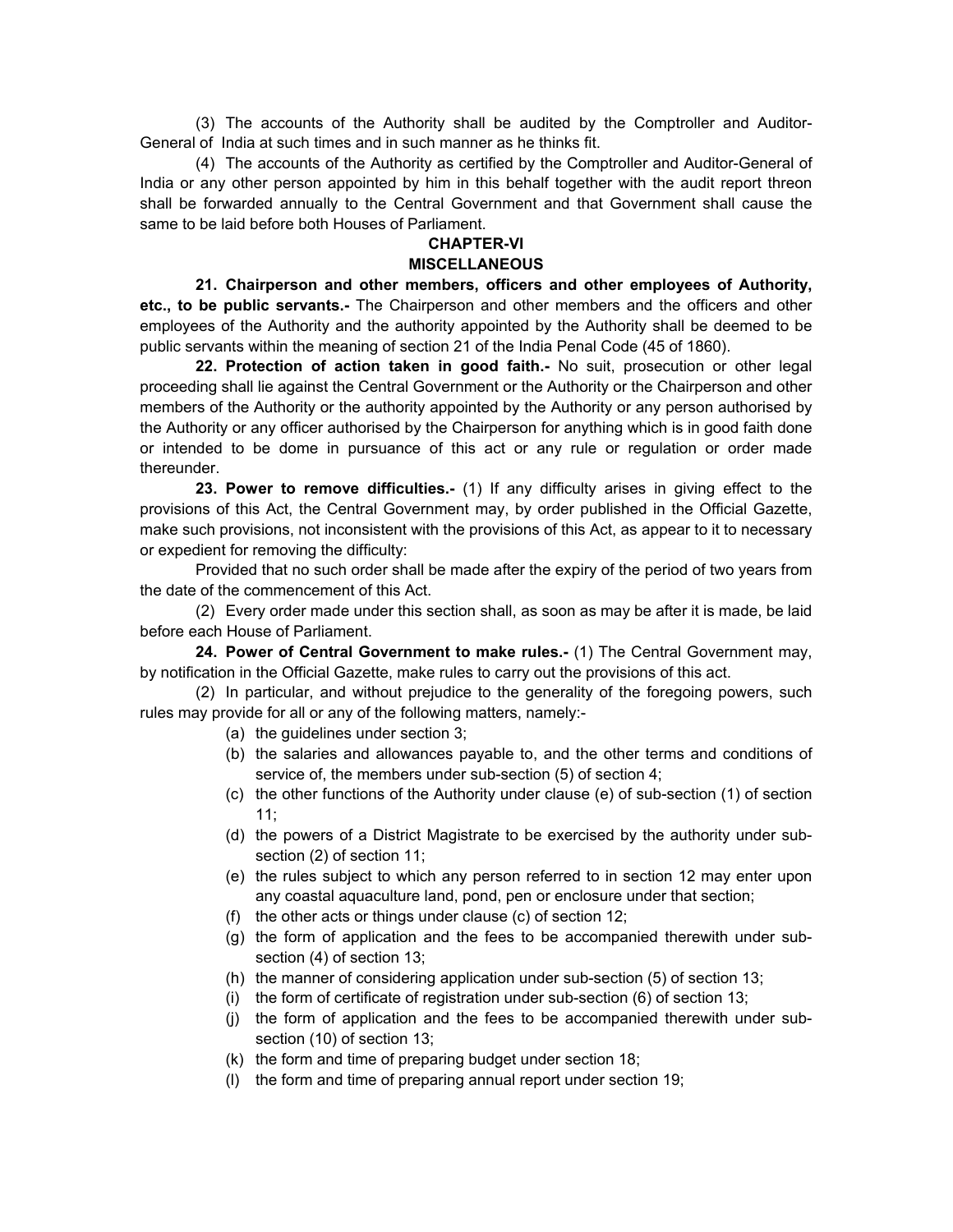(m) the books of account and other books to be maintained in relation to the accounts of the Authority and the form and manner of maintaining such books of account and other books under sub-section (1) of section 20;

**25. Power of Authority to make regulations.-** (1) The Authority may, by notification in the Official Gazette, make regulations not inconsistent with the provisions of this Act and the rules made thereunder to carry out the purposes of this Act.

(2) In particular, and without prejudice to the generality of the foregoing powers, such regulations may provide for all or any of the following matters, namely:-

- (a) the times and places of the meetings of the Authority and the rules of procedure to be observed in regard to the transaction of business at its meetings (including quorum thereat) under sub-section (1) of section 7;
- (b) the terms and conditions of appointment of the officers and other employees under sub-section (2) section 9;
- (c) the terms and conditions of appointment of adviser or consultant under subsection (2) of section 9;
- (d) for the construction and operation of coastal aquaculture farms within the coastal areas under clause (a) of sub-section (1) of section 11;
- (e) the form and conditions of registration under clause (c) of sub-section (3) of section 13;
- (f) generally for better regulation of the coastal aquaculture.

**26. Rules and regulations to be laid before Parliament.-** Every rule and every regulation made under this Act shall be laid, as soon as may be after it is made, before each House of Parliament, while it is in session, for a total period of thirty days which may be comprised in one session or in two or more successive sessions, and if, before the expiry of the session immediately following the session or the successive sessions aforesaid, both Houses agree in making any modification in the rule or regulation or both Houses agree that the rule or regulation should not be made, the rule or regulation shall thereafter have effect only in such modified form or be of no effect, as the case may be; so, however, that any such modification or annulment shall be without prejudice to the validity of anything previously done under that rule or regulation.

 **27. Validation.-** (1) Notwithstanding anything contained in clause (v) of sub-section (2) of section 3 of the Environment (Protection) Act, 1986 (29 of 1986) or clause (d) of sub-rule (3) of rule 5 of the /Environment (Pretection) Rules, 1986, in the notification of the Government of India in the Ministry of Environment and Forests (Department of Environment, Forests and Wildlife) No. S.O.114(E), dated the 19th February, 1991 (hereafter referred to in this section as the said notification), in paragraph 2, after sub-paragraph (xiii), the following sub-paragraph shall be inserted and shall always be deemed to have been inserted with effect from the 19th day of February, 1991, namely:-

"(xiv) nothing contained in this paragraph shall apply to coastal aquaculture.".

(2) The said notification shall have and shall be deemed always to have effect for all purposes as if the foregoing provisions of this section had been in force at all material times and accordingly notwithstanding anything contained in any judgement, decree or order of any court, tribunal or other authority, no coastal aquaculture carried on or undertaken or purporting to have been carried on or undertaken shall deemed to be in contravention of the said notification and shall be deemed to be and to have always been for all purposes in accordance with law, as if the foregoing provisions of this section had been in force at all material times and notwithstanding anything as aforesaid and without prejudice to the generality of the foregoing provisions, no suit or other proceeding shall be maintained or continued in any court for the enforcement of any direction given by any court of any decree or order directing the removal or closure of any coastal